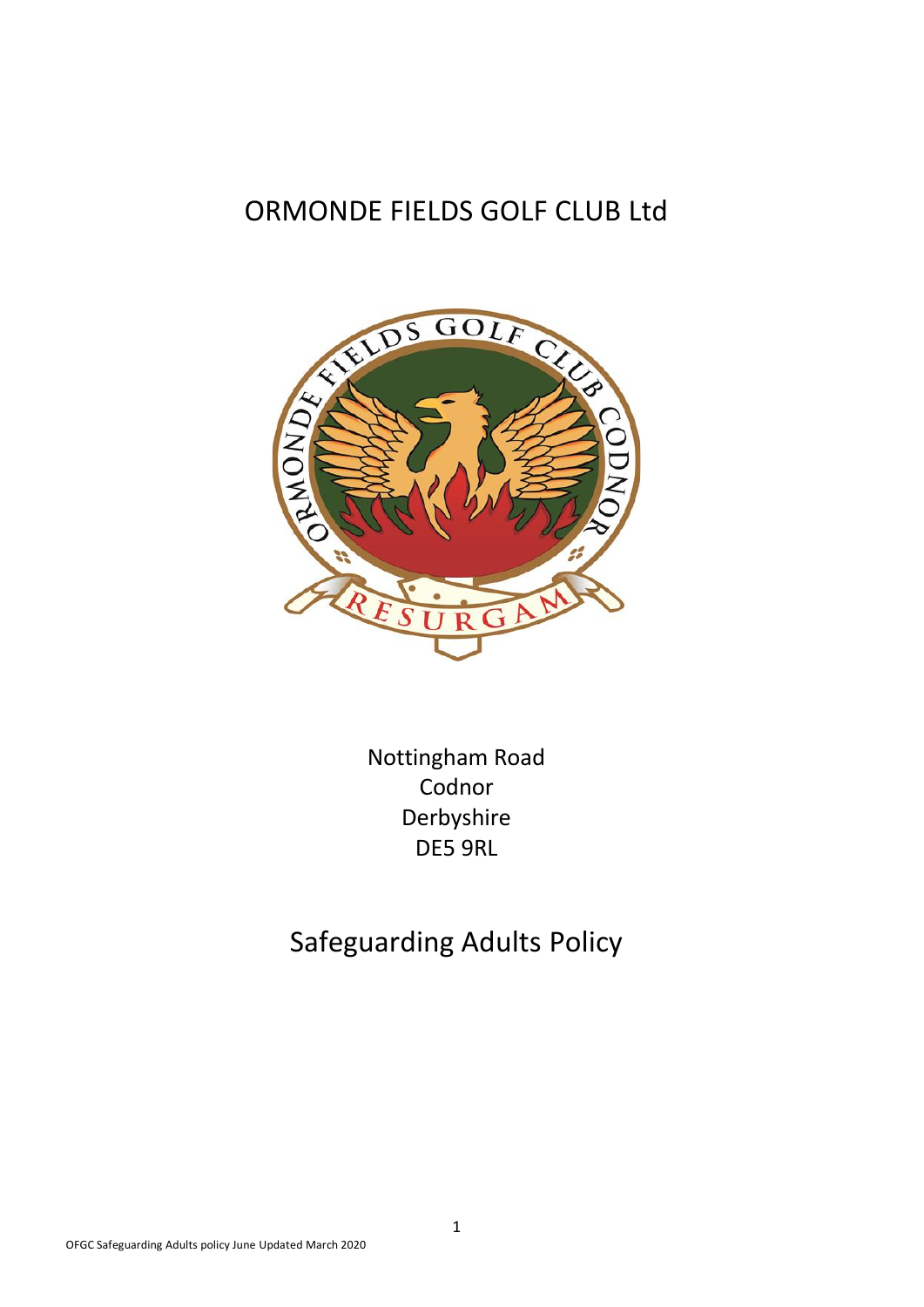# Safeguarding Adults Policy

## **Contents**

| Safeguarding Adults Policy Statement            | 3  |  |  |  |
|-------------------------------------------------|----|--|--|--|
| <b>Procedures:</b>                              |    |  |  |  |
| Complaints, concerns and allegations<br>1.      |    |  |  |  |
| Responding to a Disclosure of Abuse<br>2.       |    |  |  |  |
| 3.<br>Signs and Indicators of Abuse and Neglect |    |  |  |  |
| Consent<br>4.                                   |    |  |  |  |
| 5.<br>Useful Contacts                           |    |  |  |  |
| <b>Supporting Documents</b>                     |    |  |  |  |
| Safeguarding Adults Flowchart                   | 9  |  |  |  |
| <b>Useful Contacts</b>                          | 10 |  |  |  |
| <b>Capacity Making Decisions</b>                | 11 |  |  |  |
| Guidance on Types of Harm                       | 12 |  |  |  |
| Guidance on Consent and Information Sharing     | 14 |  |  |  |
| Incident Report Form                            | 16 |  |  |  |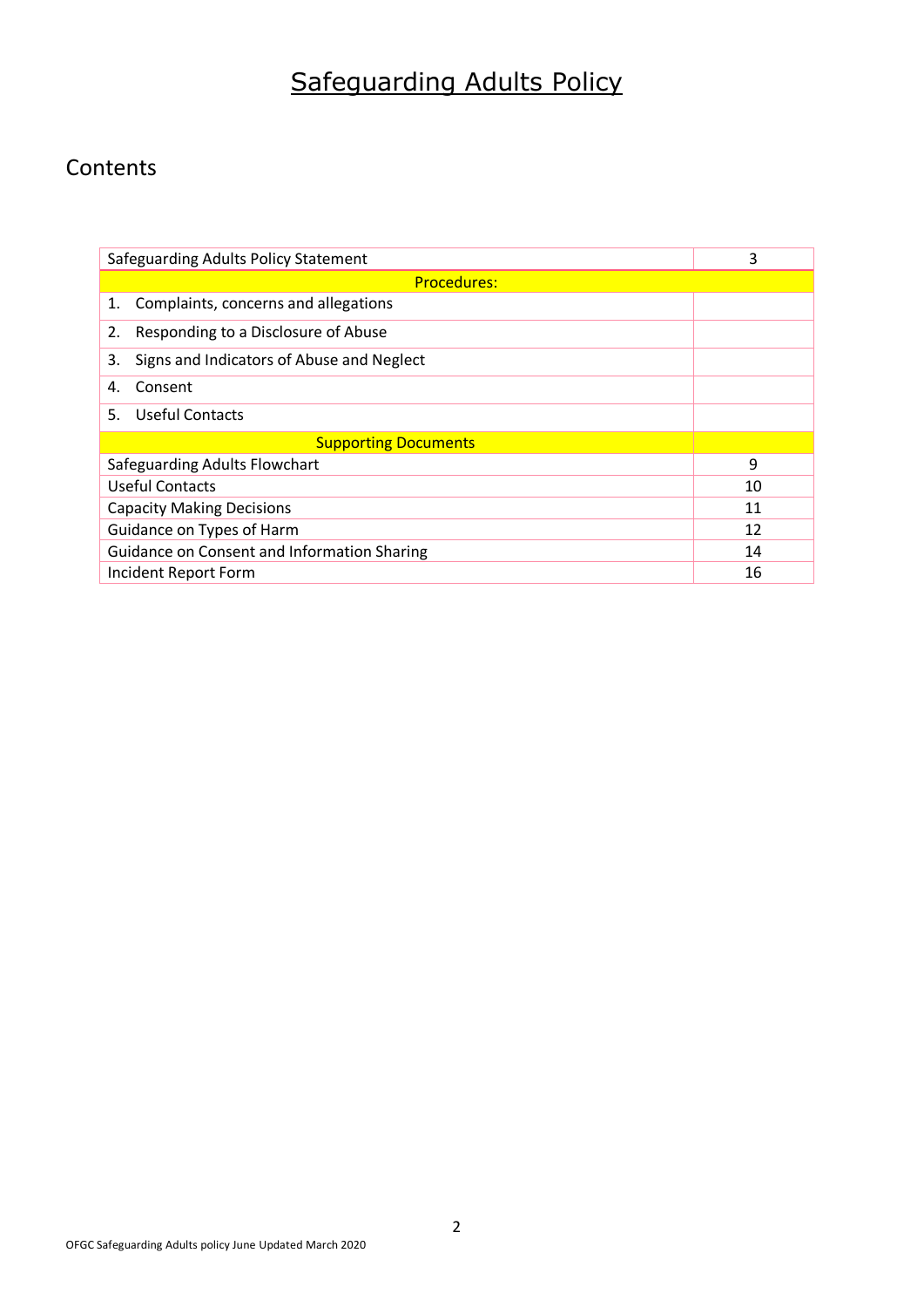## **Safeguarding Adults Policy OFGC**

#### **INTRODUCTION**

Ormonde Fields Golf Club is committed to creating and maintaining a safe and positive environment for all individuals involved in golf.

Although there are many similarities with safeguarding adults and children there are also some distinct differences. For this reason, Ormonde Fields has created a separate Safeguarding Adults Policy.

Safeguarding duties apply to an adult who:

• Has needs for care and support (whether or not the local authority is meeting any of those needs) and.

• Is experiencing, or is at risk of, abuse or neglect; and;

• As a result of those care and support needs is unable to protect themselves from either the risk of, or the experience of, abuse or neglect.

#### **PRINCIPLES IN RELATION TO ADULTS AT RISK**

The Care and Support Statutory Guidance (updated 24th February 2017) Section 14.13 sets out the following six key principles which underpin all adult safeguarding work:

• Empowerment: People being supported and encouraged to make their own decisions and informed consent.

- Prevention: It is better to take action before harm occurs.
- Proportionality: The least intrusive response appropriate to the risk presented.
- Protection: Support and representation for those in greatest need.
- Partnership: Local solutions through services working with their communities. Communities have a part to play in preventing, detecting and reporting neglect and abuse.
- Accountability: Accountability and transparency in delivering safeguarding.

Making safeguarding personal is the concept that adult safeguarding should be person led and outcome focused. It engages the person in a conversation about how best to respond to their safeguarding situation in a way that enhances involvement, choice and control. As well as improving quality of life, well-being and safety.

Wherever possible discuss safeguarding concerns with the adult to get their view of what they would like to happen and keep them involved in the safeguarding process, seeking their consent to share information outside of the organisation where necessary.

The principles of the Mental Capacity Act 2005 (MCA) state that every individual has the right to make their own decisions and provides the framework for this to happen.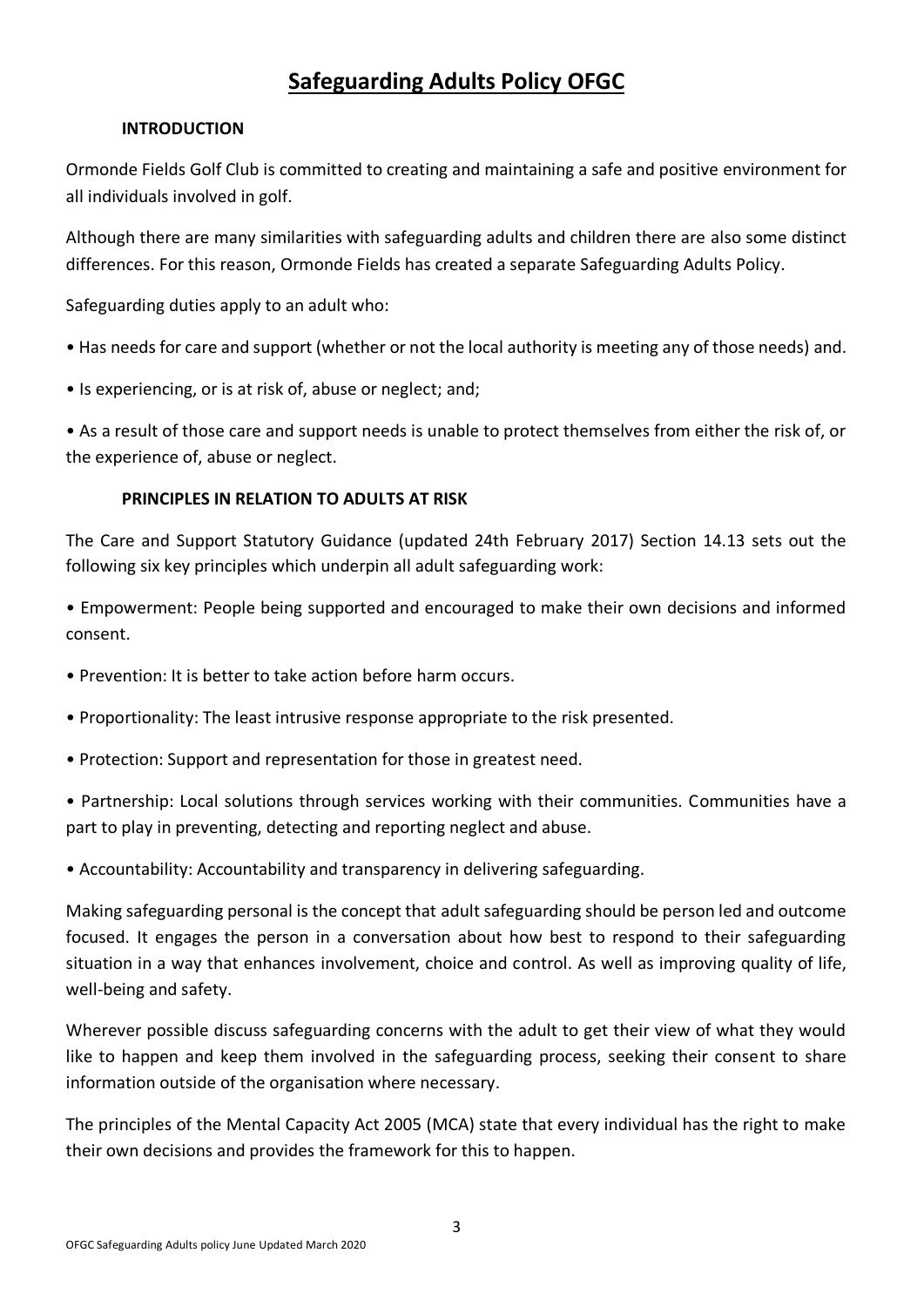In addition Ormonde Fields Golf Club recognises the following principles which underpin our work with all groups and individuals who may have additional needs for support and protection:

• It is every adult's right to be protected from abuse irrespective of their age, gender identity, faith or religion, culture, ethnicity, sexual orientation, background, economic position, marital status, disability or level of ability.

• All staff and volunteers share the responsibility for the protection of adults at risk and will show respect and understanding for their rights, safety and welfare.

• The additional vulnerability of disabled adults (including those with invisible disabilities, learning and communication differences) is recognised.

• Allegations of abuse or concerns about the welfare of any adult will be treated seriously and will be responded to swiftly and appropriately.

• Ormonde Fields Golf Club recognises the role and responsibilities of the statutory agencies in safeguarding adults and is committed to complying with the procedures of the Local Safeguarding Adults Boards.

• Confidentiality will be maintained appropriately at all times and the adult's safety and welfare must be the overriding consideration when making decisions on whether or not to share information about them.

• Ormonde Fields Golf Club will support all adults to understand their roles and responsibilities with regards to safeguarding and protecting adults at risk, including the responsibility to report all concerns in line with England Golf safeguarding adult's policy and procedures.

• All participants involved in golfing activities have the right to be listened to with respect and to be heard.

### **GUIDANCE AND LEGISLATION**

The practices and procedures within this policy are based on the principles contained within the UK and legislation and Government Guidance and have been developed to complement the Safeguarding Adults Boards policy and procedures, and take the following into consideration:

- The Care Act 2014
- The Protection of Freedoms Act 2012
- Domestic Violence, Crime and Victims (Amendment) Act 2012
- The Equality Act 2010
- The Safeguarding Vulnerable Groups Act 2006
- Mental Capacity Act 2005
- Sexual Offences Act 2003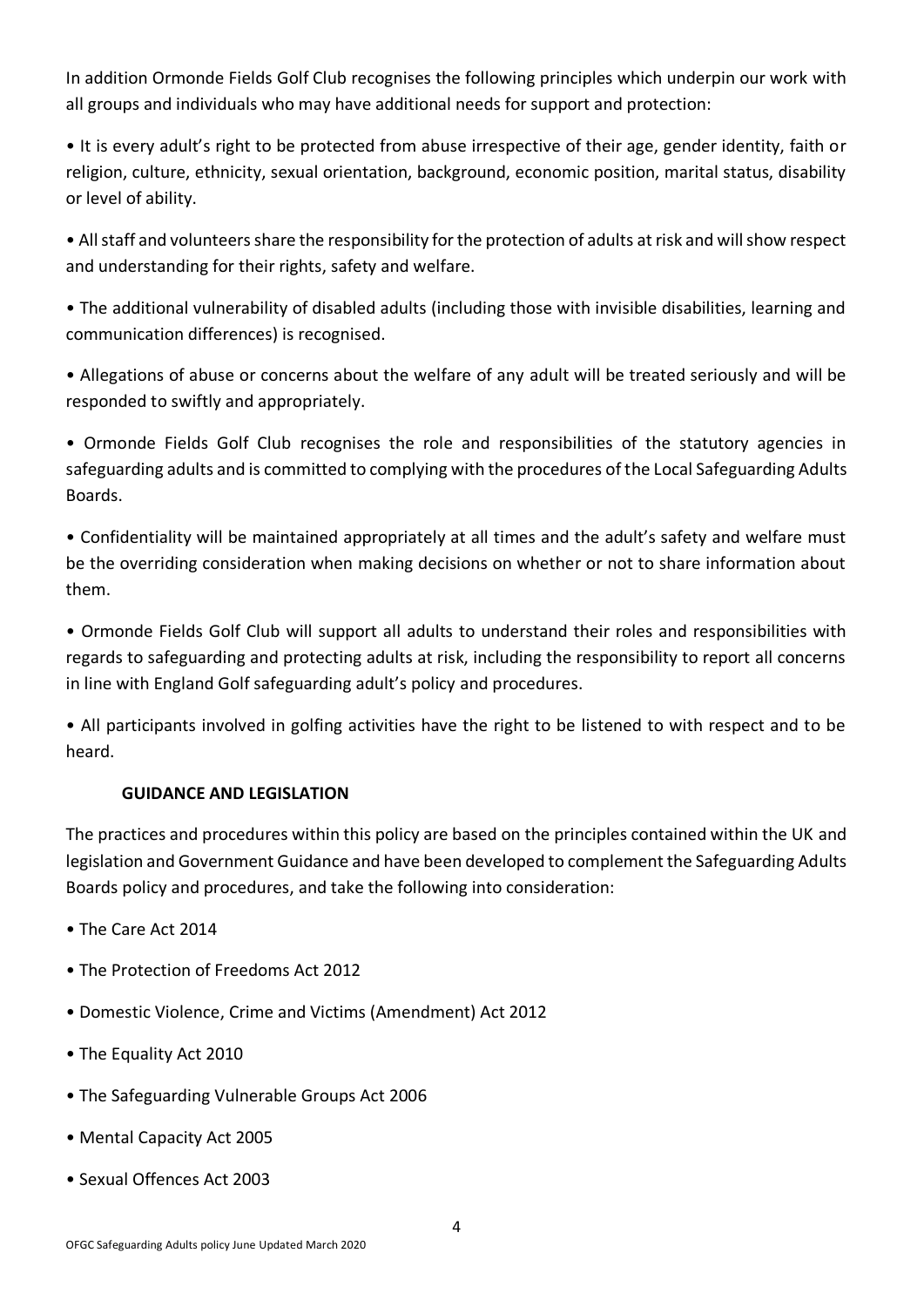- The Human Rights Act 1998
- The Data Protection Act 1994 and 1998

#### **RESPONSIBILITIES AND IMPLEMENTATION**

Ormonde Fields Golf Club will seek to promote the principles of safeguarding by:

• Reviewing the policy and procedures every three years or whenever there is a major change in legislation.

• Giving guidance on appropriate recruitment procedures to assess the suitability of volunteers and staff working with vulnerable groups.

• Following procedures to report welfare concerns and allegations about the behaviour of adults and ensure that all staff, volunteers, parents and participants, including children, are aware of these procedures.

• Directing club staff, volunteers & coaches to appropriate safeguarding training and learning opportunities, where this is appropriate to their role.

England Golf seeks to help affiliated organisations and individual members understand their responsibilities through the provision of clear guidance and support.

Ormonde Fields Golf Club is a member of the SafeGolf Strategy Group which consists of members from the golfing bodies across Great Britain and has been set up to help golf respond to the issue of safeguarding in sport.

#### 1. **COMPLAINTS, CONCERNS AND ALLEGATIONS**

- As a player, parent, carer, member of staff or volunteer you may be concerned about the welfare of an adult, become aware that abuse or poor practice is taking place, suspect abuse or poor practice may be occurring or be told about something that may be abuse or poor practice. These concerns should be brought to the attention of the Ormonde Fields Golf Club Welfare Officer or the England Golf Lead safeguarding Officer without delay.
- The person reporting the concern is not required to decide whether abuse has occurred, but simply has a duty to pass on their concerns and any relevant information.
- All concerns will be treated in confidence. Details should only be shared on "a need to know' basis with those who can help with the management of the concern.
- Concerns will be recorded on an Incident Report Form and sent to Ormonde Fields Golf Club Lead Safeguarding Officer and retained confidentially.
- The England Golf Lead Safeguarding Officer will assist with completion of this form if required.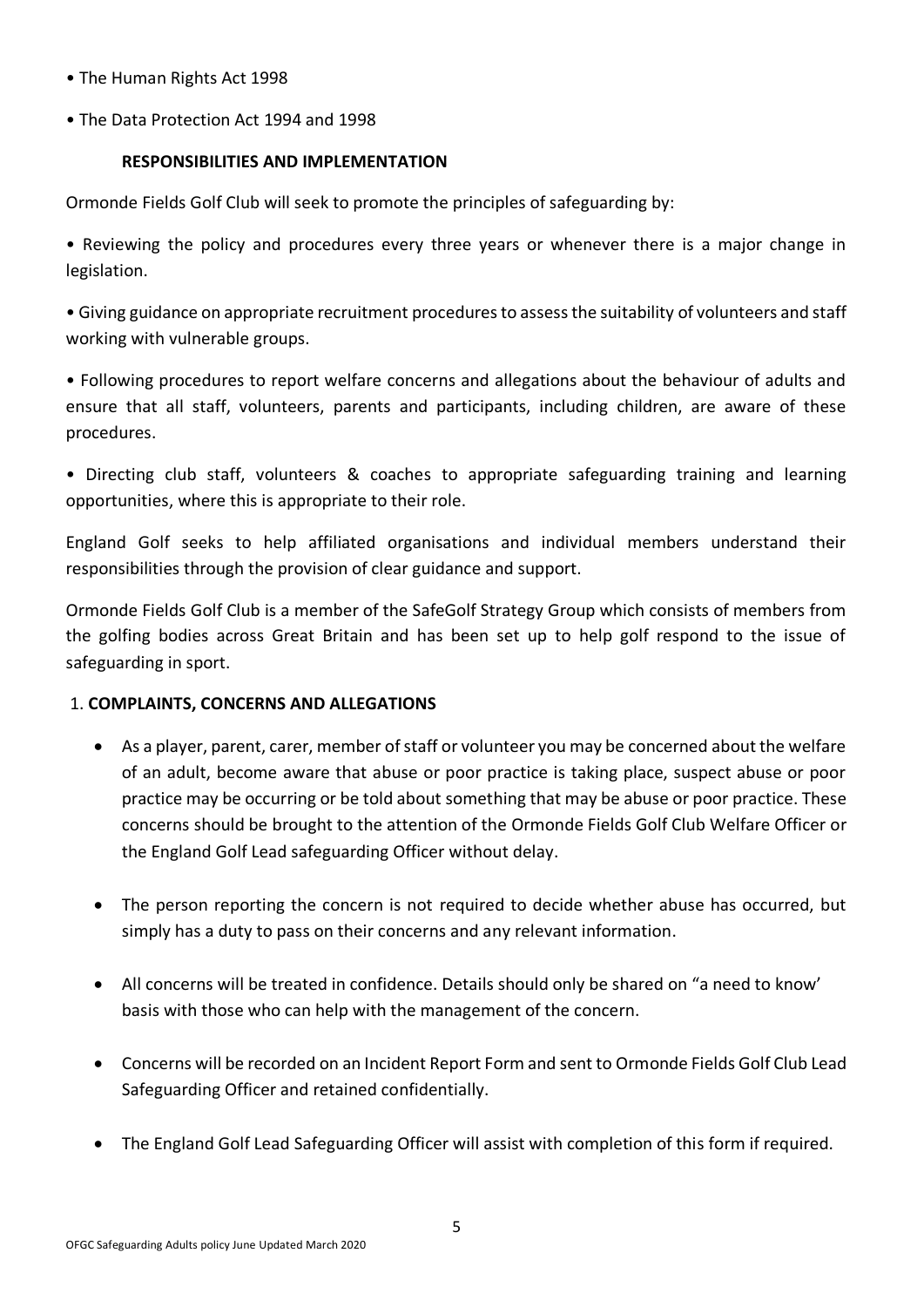- Ormonde Fields Golf Club will work with England Golf, clubs, counties and other external agencies to take appropriate action where concerns relate to potential abuse or serious poor practice. Ormonde Fields Golf Club disciplinary procedures will be applied and followed where possible.
- Safeguarding adults at risk requires everyone to be committed to the highest possible standards of openness, integrity and accountability. Ormonde Fields Golf Club supports an environment where staff, volunteers, parents/carers and the public are encouraged to raise safeguarding concerns. Anyone who reports a legitimate concern to the organisation (even if their concerns subsequently appear to be unfounded) will be supported. All concerns will be taken seriously.
- It is important when considering your concern that you also consider the needs and wishes of the person at risk.

#### **2. RESPONDING TO DISCLOSURE OF ABUSE**

If an adult indicates that they are being abused the person receiving the information should:

- Stay Calm
- Listen carefully to what is said, allowing the adult to continue at their own pace, and take it seriously.

• Explain that it is likely the information will have to be shared with others- do not promise to keep secrets.

• Keep questions to a minimum, only ask questions if you need to identify/ clarify what the person is telling you. Take care to distinguish between fact, observation, allegation and opinion. It is important that the information you have is accurate.

- Reassure the person that they have done the right thing in revealing the information.
- Ask them what they would like to happen next.

• Explain what you would like to do next and ask if they are happy for you to share the information in order for you to help them. As long as it does not increase the risk to the individual, you should explain to them that it is your duty to share your concern with your Club Welfare Officer.

• Record in writing what was said using the adult's own words as soon as possible

#### **DO NOT**:

- Dismiss the concern.
- Panic or allow shock or distaste to show.
- Probe for more information than is offered.
- Make promises that cannot be kept.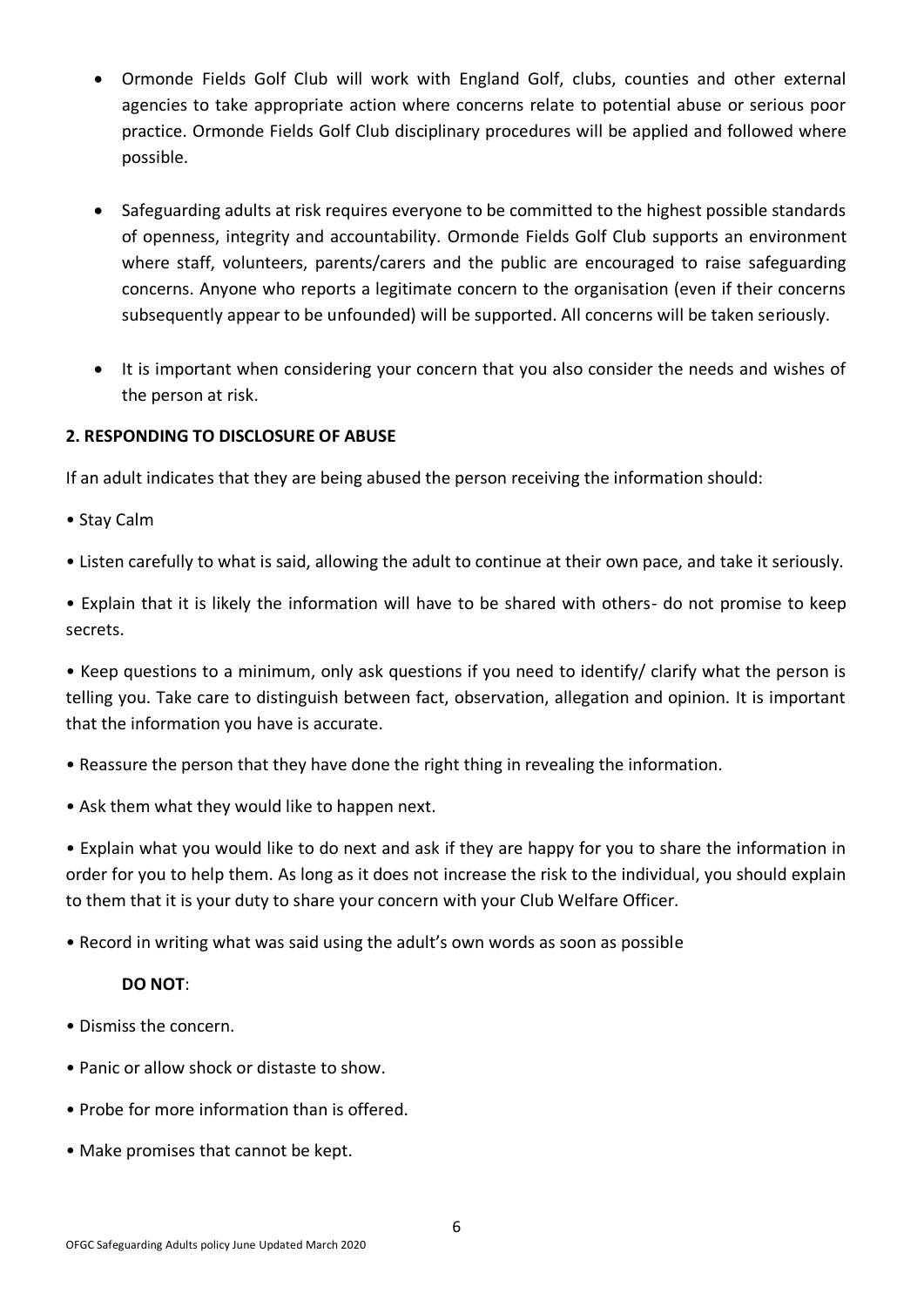- Conduct an investigation of the case.
- Make negative comments about the alleged perpetrator.

If the matter is urgent and relates to the immediate safety of an adult at risk, then contact the police immediately. Complete and Incident Form and copy it to the Ormonde Fields Golf Club Welfare Officer within 24 hours.

#### **3**. **SIGNS AND INDICATORS OF ABUSE AND NEGLECT**

Abuse can take place in any context. Abuse may be inflicted by anyone. Players, members, staff, volunteers or coaches may suspect that an adult is being abused or neglected outside of the club setting. There are many signs and indicators that may suggest someone is being abused or neglected, these include but are not limited to:

- Unexplained bruises or injuries or lack of medical attention when an injury is present.
- Person has belongings or money going missing.
- Person is not attending / no longer enjoying their sessions.

• Someone losing or gaining weight / an unkempt appearance. A change in the behaviour or confidence of a person.

- Self-harm.
- A fear of a particular group or individual.
- They may tell you / another person they are being abused i.e. a disclosure.

#### **4. CONSENT**

The Care Act 2014 statutory guidance advises that the first priority in safeguarding should always be to ensure the safety and well-being of the adult.

Adults have a general right to independence, choice and self-determination including control over information about themselves.

Ormonde Fields Golf Club does not expect staff, coaches or volunteers to support an adult who is felt to be vulnerable or at risk through their decision-making process but expects them to inform Ormonde Fields Golf Club afegwithout delay so that they can clearly define the various options to help support the adult at risk to make a decision about their safety. As long as it does not increase the risk to the individual, it should be explained to them that it is their duty to share their concern with the safeguarding lead. Consent is not required to seek guidance or share information within the organisation.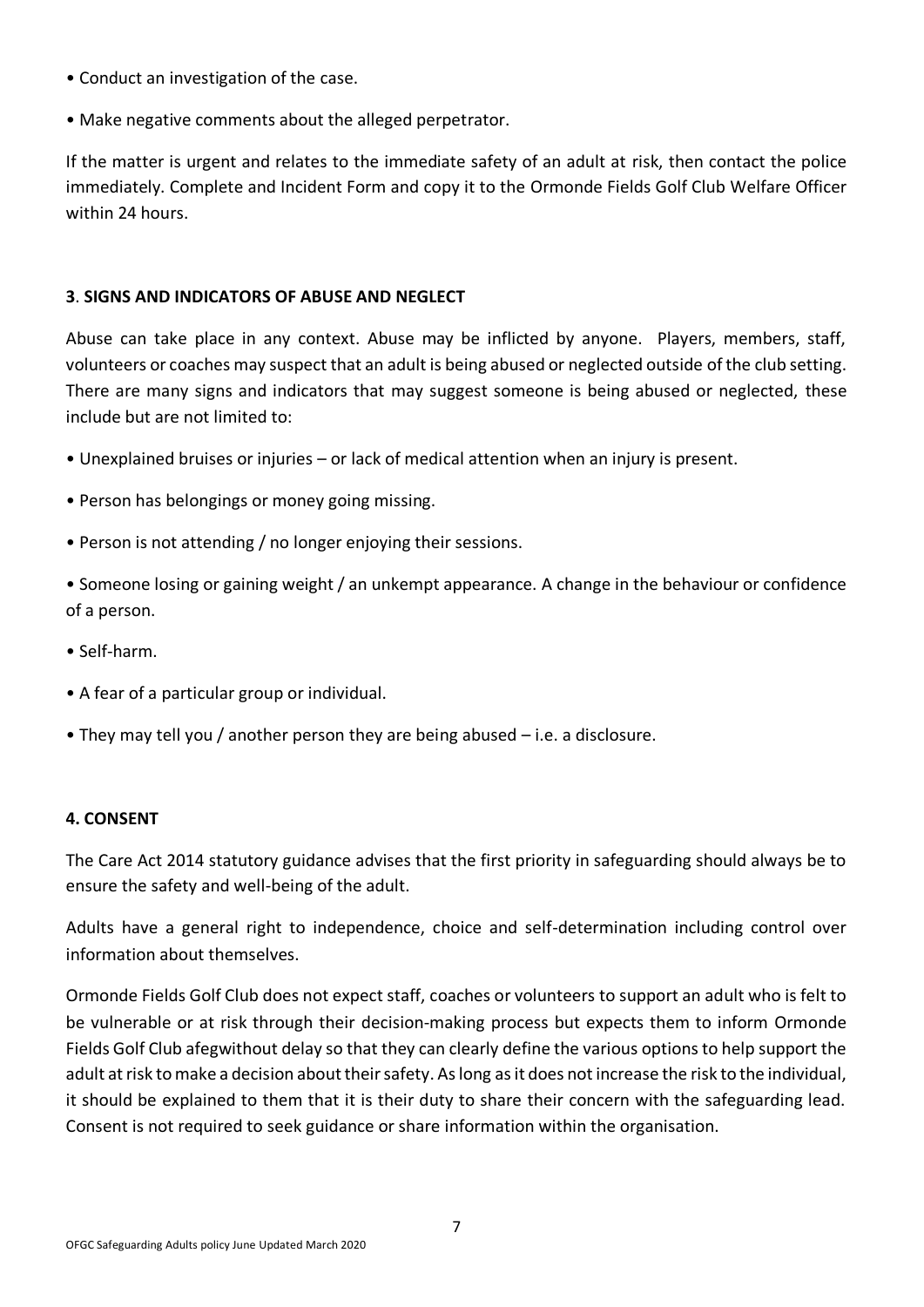Adults may not give their consent to the sharing of safeguarding information outside of the organisation for a number of reasons. For example, they may be unduly influenced, coerced or intimidated by another person, they may be frightened of reprisals, they may fear losing control, they may not trust social services or other partners, or they may fear that their relationship with the abuser will be damaged. Reassurance and appropriate support may help to change their view on whether it is best to share information.

Those seeking to support the adult should consider the following:

- Explore the reasons for the adult's objections what are they worried about?
- Explain the concern and why you think it is important to share the information
- Tell the adult with whom you may be sharing the information with and why

• Explain the benefits, to them or others, of sharing information – could they access better help and support?

- Discuss the consequences of not sharing the information could someone come to harm?
- Reassure them that the information will not be shared with anyone who does not need to know
- Reassure them that they are not alone, and that support is available to them.

If the adult continues to refuse intervention to support them with a safeguarding concern, or requests that information about them is not shared with other safeguarding partners their wishes should be respected.

However, there are a number of circumstances where those seeking to support the adult can reasonably override such a decision, including but not limited to:

• It appears that the adult lacks the mental capacity to make that decision (this must be properly explored, and further guidance should be sought from the England Golf Lead Safeguarding Officer)

• Emergency or life-threatening situations may warrant the sharing of relevant information with the emergency services without consent

- Other people are, or may be, at risk, including children
- A serious crime has been committed / may be prevented
- Individuals in a Position of Trust are implicated

In such circumstances, it is important to keep a careful record of the decision-making process and guidance should be sought from the England Golf Lead Safeguarding Officer. Legal advice will be sought where appropriate. If the decision is to take action without the adult's consent, then unless it is unsafe to do so, the adult should be informed that this is being done and of the reasons why.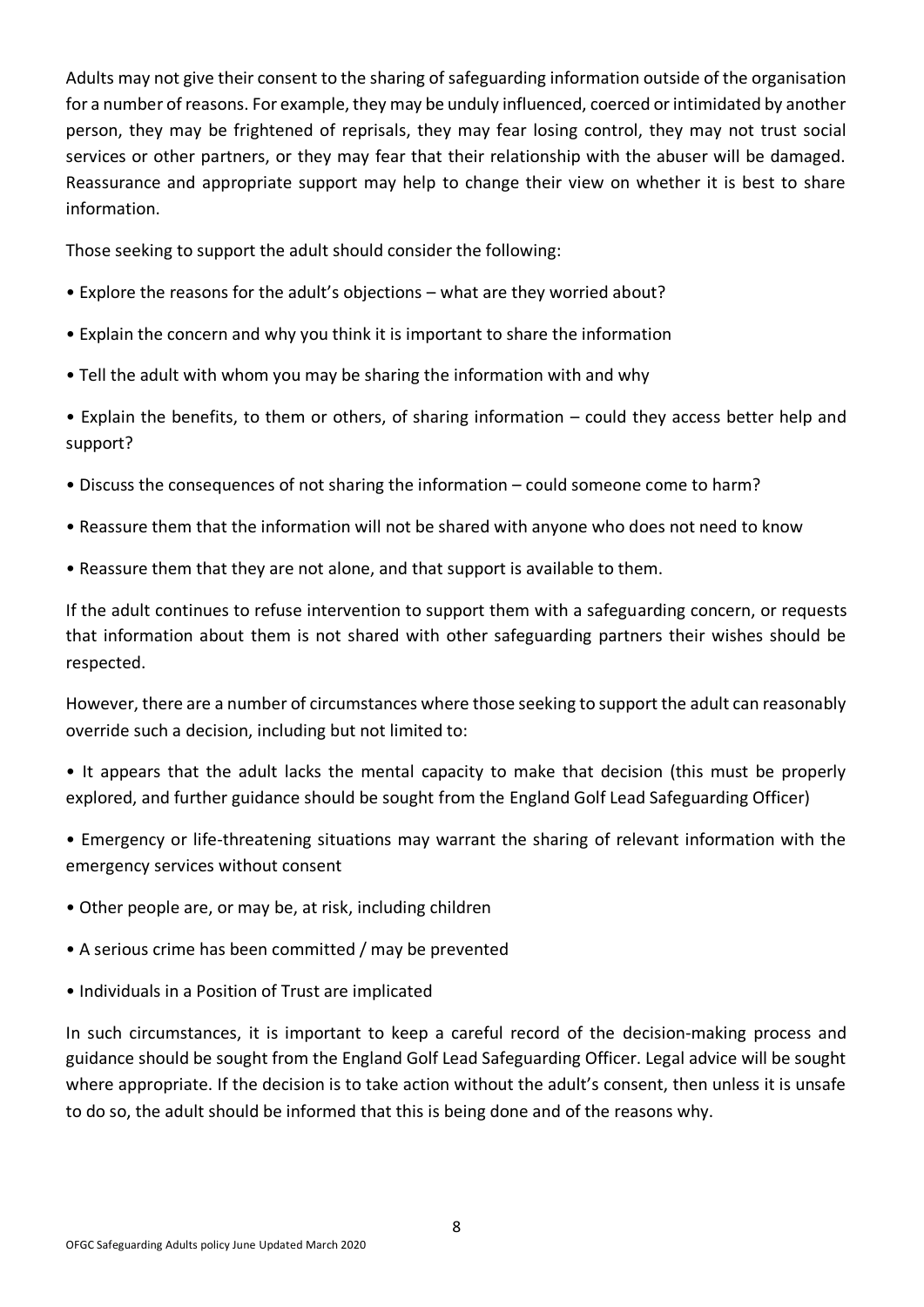

**Remember**

It is not your duty to investigate concerns about an adult but do not ignore them – talk to the adult if possible and get in touch with someone within your organisation or the local authority for advice.

\* If for any reason a Club Welfare Officer is not in post or is unavailable a principle of least delay is important. Please contact the England Golf Lead Safeguarding Officer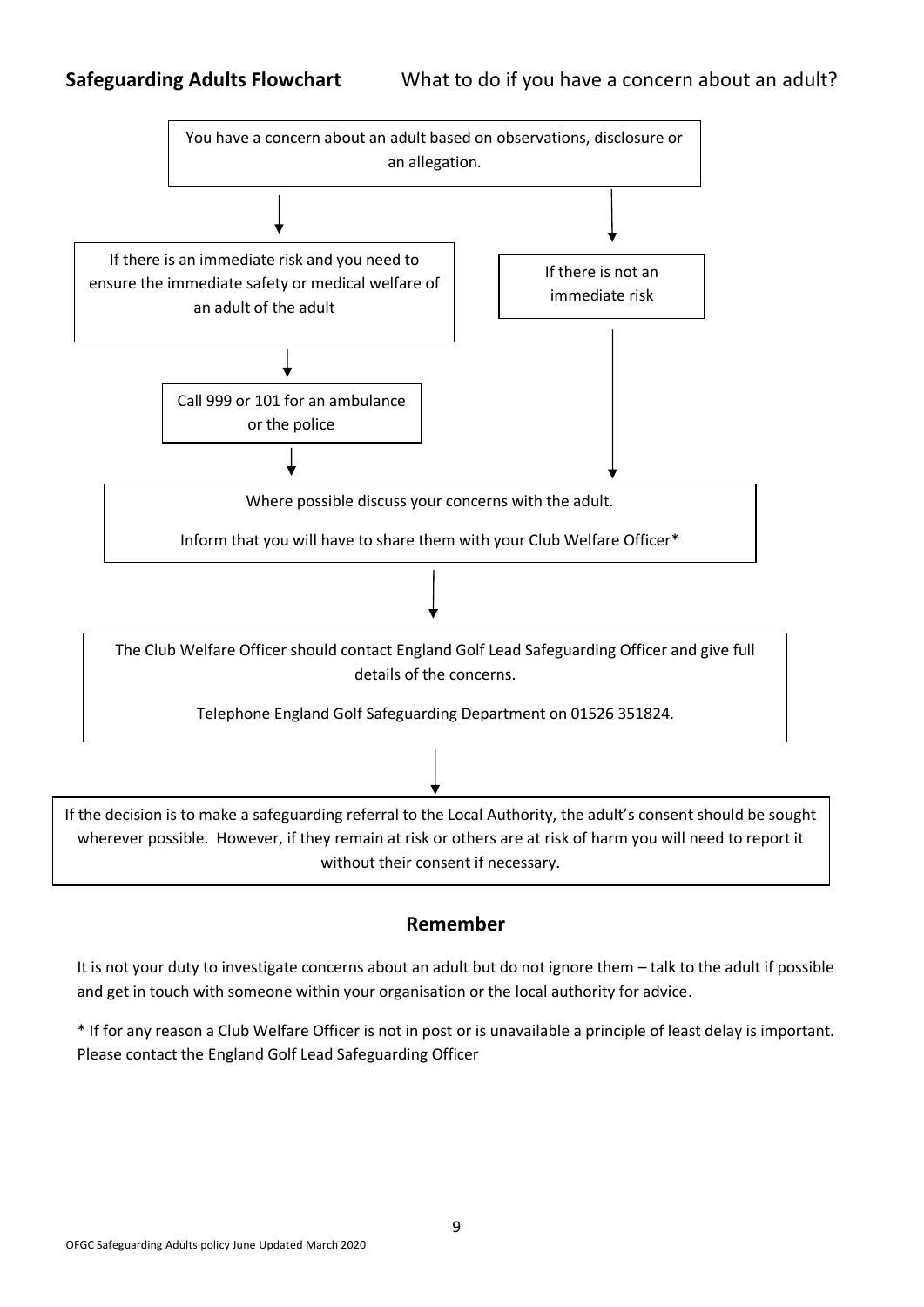## **Useful Contacts**

|                                       |                     | Tel          | Email                                 |
|---------------------------------------|---------------------|--------------|---------------------------------------|
| Club Welfare Office                   | <b>Mick Painter</b> | 01773 718368 | painmic@aol.com                       |
|                                       |                     |              | info@ormondefieldsgolfclub.co.uk      |
| Junior Organiser                      | Lee Sheldon         | 07816 900324 | leesheldon@gmail.com                  |
| Club Professional                     |                     |              |                                       |
| Club Secretary                        | Roger Skinner       | 01773 768303 | secretary@ormondefieldsgolfclub.co.uk |
|                                       |                     |              |                                       |
| Club Chairman                         | <b>Andrew Dale</b>  | 07973 617388 | info@ormondefieldsgolfclub.co.uk      |
|                                       |                     |              |                                       |
| England Golf & Derbyshire Golf        |                     | 01526 351824 | safeguarding@englandgolf.org          |
| Lead Safeguarding Officer             |                     |              |                                       |
|                                       |                     |              | <b>England Golf</b>                   |
|                                       |                     |              | <b>National Golf Centre</b>           |
| <b>England Golf lead safeguarding</b> |                     |              | The Broadway                          |
| Officer.                              |                     |              | Woodhall Spa                          |
|                                       |                     |              | Lincolnshire                          |
|                                       |                     |              | <b>LN10 6PU</b>                       |
|                                       |                     |              |                                       |

| Call Derbyshire                   | 01629 533190   | (Including out of hours) |
|-----------------------------------|----------------|--------------------------|
| The NSPCC                         | 0808 800 5000  | help@nspcc.org.uk        |
|                                   |                |                          |
|                                   |                | <b>National Centre</b>   |
|                                   |                | 42 Curtain Road          |
|                                   |                | London                   |
|                                   |                | EC2A 3NH                 |
| NSPCC Child<br>Protection<br>in   | 0116 234 7278  | cpsu@nspcc.org.uk        |
| Sport Unit                        |                |                          |
|                                   |                | 3 Gilmour Close          |
|                                   |                | <b>Beaumont Leys</b>     |
|                                   |                | Leicester                |
|                                   |                | <b>LE4 1EZ</b>           |
| <b>NSPCC</b><br>Whistleblowing    |                | 0808 028 0285            |
| <b>Helpline for Professionals</b> |                |                          |
| Childline UK                      | 0800 1111      |                          |
| <b>Samaritans</b>                 | 08457 90 90 90 |                          |
| Ann Craft Trust-                  | 0115 951 5400  | anncrafttrust.org        |
| Safeguarding Adults in Sport      |                |                          |
| and Activity                      |                |                          |
|                                   |                |                          |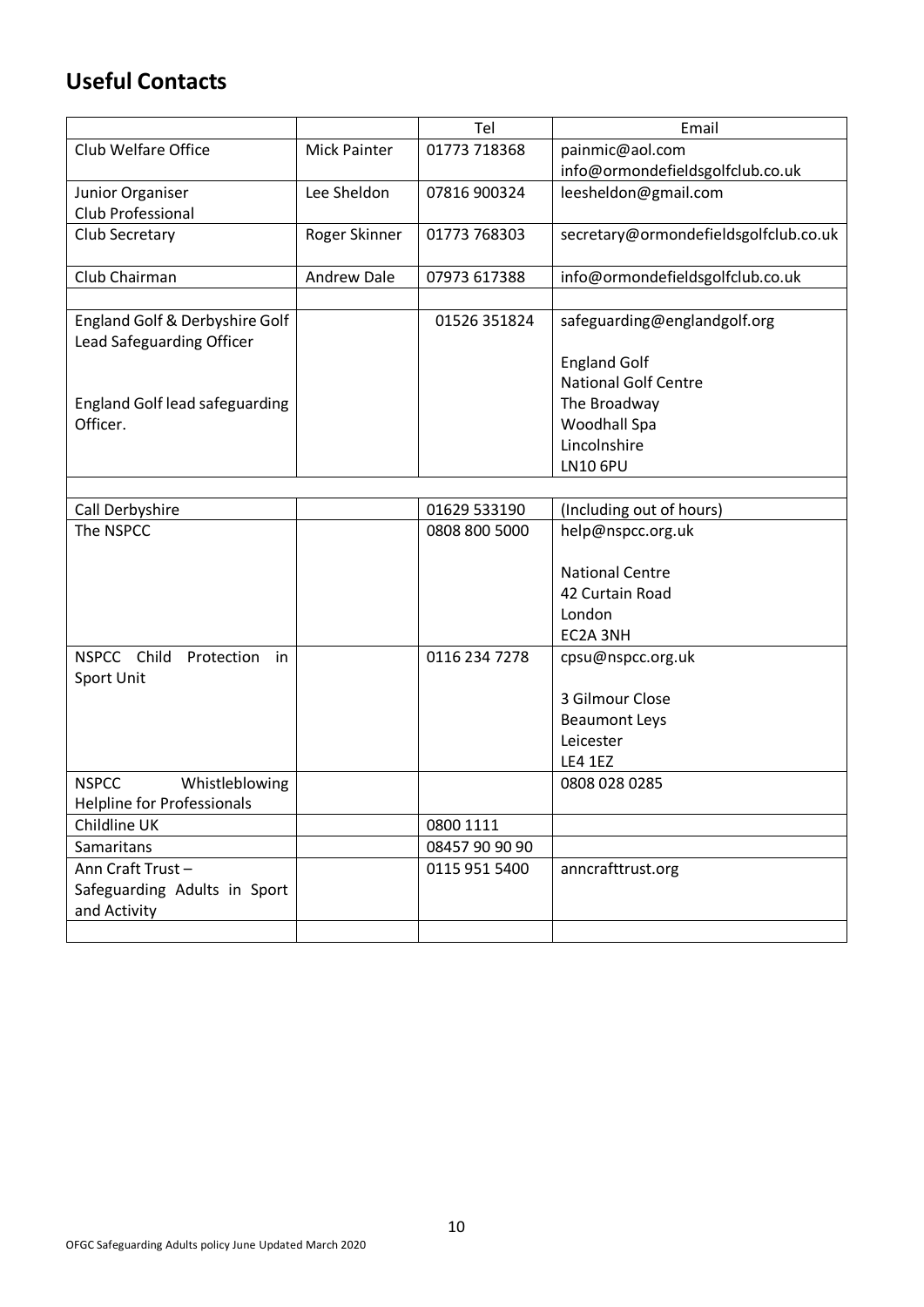## **Capacity Making Decisions**

The issue of capacity or decision making is a key one in safeguarding adults. It is useful for organisations to have an overview of the concept of capacity.

We make many decisions every day, often without realising. We make so many decisions that it's easy to take this ability for granted.

But some people are only able to make some decisions, and a small number of people cannot make any decisions. Being unable to make a decision is called "lacking capacity".

To make a decision we need to:

- Understand information.
- Remember it for long enough.
- Think about the information.
- Communicate our decision.

A person's ability to do this may be affected by things like learning disability, dementia, mental health needs, acquired brain injury, and physical ill health.

The Mental Capacity Act 2005 (MCA) states that every individual has the right to make their own decisions and provides the framework for this to happen.

The MCA is about making sure that people over the age of 16 have the support they need to make as many decisions as possible.

The MCA also protects people who need family, friends, or paid support staff to make decisions for them because they lack capacity to make specific decisions.

Our ability to make decisions can change over the course of a day**.**

Here are some examples that demonstrate how the timing of a question can affect the response:

- A person with epilepsy may not be able to make a decision following a seizure.
- Someone who is anxious may not be able to make a decision at that point.
- A person may not be able to respond as quickly if they have just taken some medication that causes fatigue.

In each of these examples, it may appear as though the person cannot make a decision. But later in the day, presented with the same decision, they may be able to at least be involved.

The MCA recognises that capacity is decision-specific, so no one will be labelled as entirely lacking capacity. The MCA also recognises that decisions can be about big life-changing events, such as where to live, but equally about small events, such as what to wear on a cold day.

To help you to understand the MCA, consider the following five points: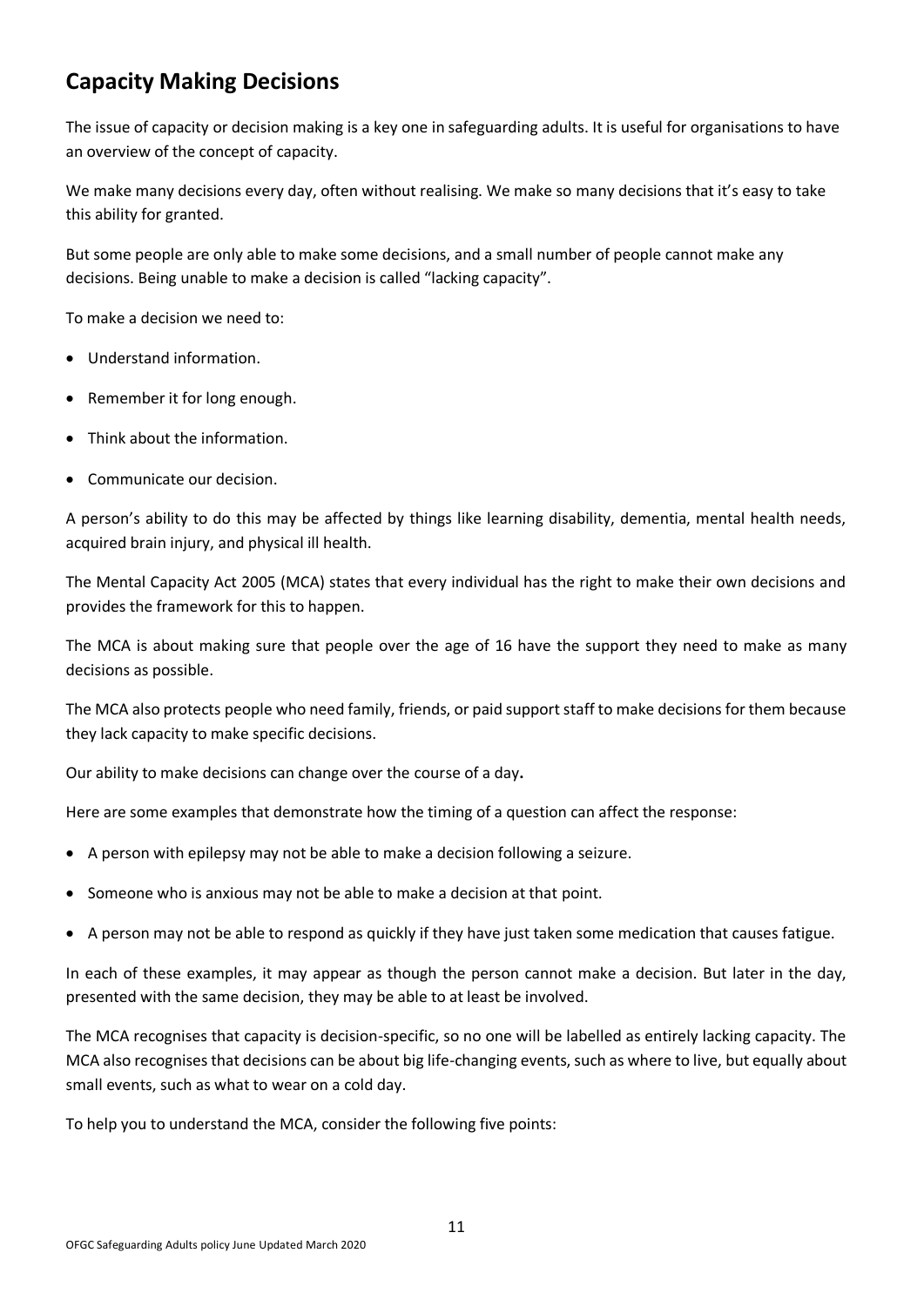- **1.** Assume that people are able to make decisions, unless it is shown that they are not. If you have concerns about a person's level of understanding, you should check this with them, and if applicable, with the people supporting them.
- **2.** Give people as much support as they need to make decisions. You may be involved in this you might need to think about the way you communicate or provide information, and you may be asked your opinion.
- **3.** People have the right to make unwise decisions. The important thing is that they understand the implications. If they understand the implications, consider how risks might be minimised.
- **4.** If someone is not able to make a decision, then the person helping them must only make decisions in their "best interests". This means that the decision must be what is best for the person, not for anyone else. If someone was making a decision on your behalf, you would want it to reflect the decision you would make if you were able to.
- **5.** Find the least restrictive way of doing what needs to be done.

#### Remember

- You should not discriminate or make assumptions about someone's ability to make decisions, and you should not pre-empt a "best-interests" decision merely on the basis of a person's age, appearance, condition, or behaviour.
- When it comes to decision-making, you could be involved in a minor way, or asked to provide more detail. The way you provide information might influence a person's ultimate decision. A person may be receiving support that is not in line with the MCA, so you must be prepared to address this.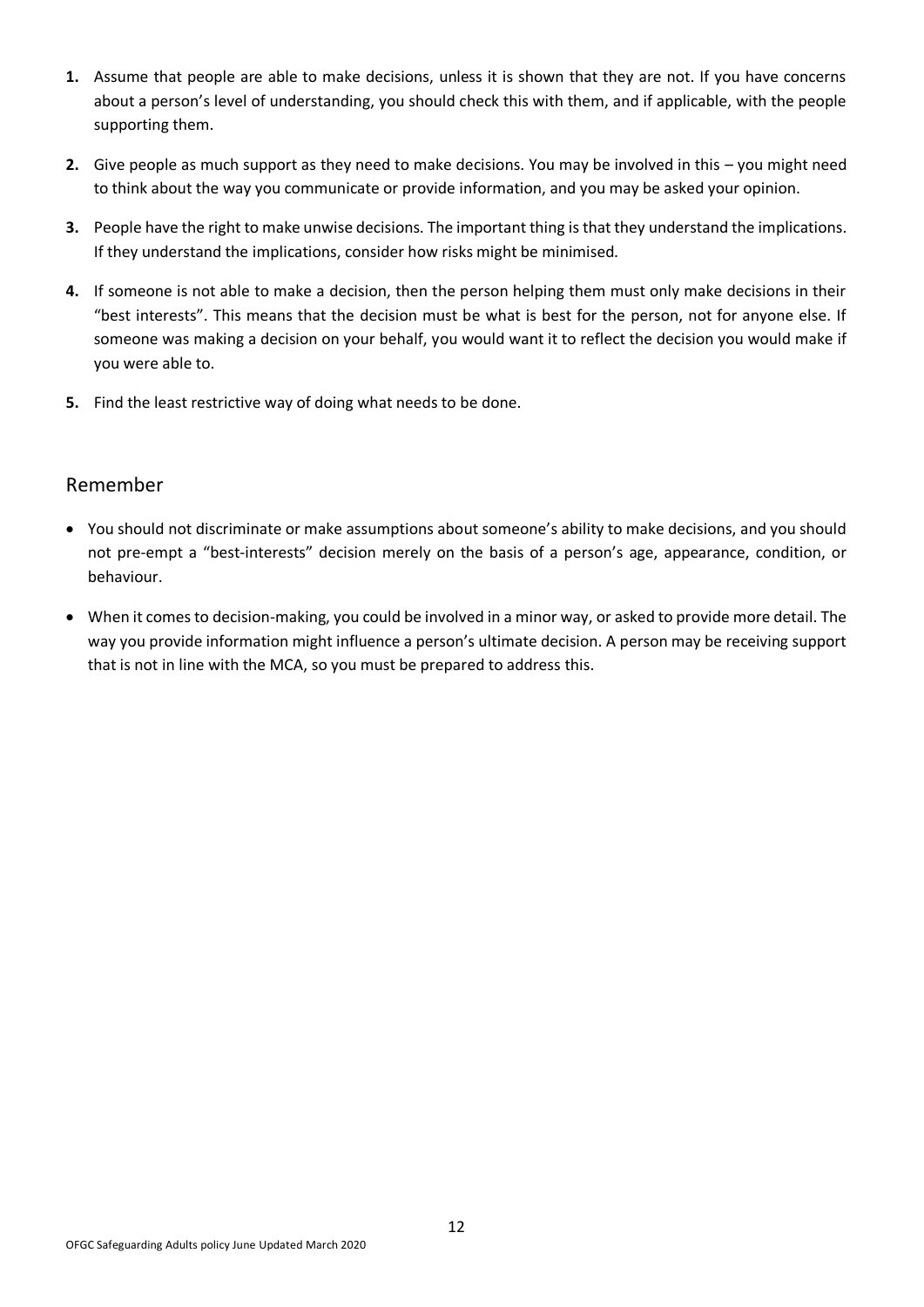## **Guidance on types of harm**

#### **The Care Act 2014 recognises 10 categories of abuse that may be experienced by adults.**

#### **Self-neglect**

This covers a wide range of behaviour: neglecting to care for one's personal hygiene, health or surroundings and includes behaviour such as hoarding.

#### **Modern Slavery**

This encompasses slavery, human trafficking, forced labour and domestic servitude.

#### **Domestic Abuse**

This includes psychological, physical, sexual, financial and emotional abuse perpetrated by anyone within a person's family. It also includes so called 'honour' based violence.

#### **Discriminatory**

Discrimination is abuse which centres on a difference or perceived difference particularly with respect to race, gender or disability or any of the protected characteristics of the Equality Act.

#### **Organisational**

This includes neglect and poor care practice within an institution or specific care setting such as a hospital or care home, for example, or in relation to care provided in one's own home. This may range from one off incidents to on-going ill-treatment. It can be through neglect or poor professional practice as a result of the structure, policies, processes and practices within an organisation.

#### **Physical**

This includes hitting, slapping, pushing, kicking, misuse of medication, restraint or inappropriate sanctions.

#### **Sexual**

This includes rape, indecent exposure, sexual harassment, inappropriate looking or touching, sexual teasing or innuendo, sexual photography, subjection to pornography or witnessing sexual acts, indecent exposure and sexual assault or sexual acts to which the adult has not consented or was pressured into consenting.

#### **Financial or material**

This includes theft, fraud, internet scamming, coercion in relation to an adult's financial affairs or arrangements, including in connection with wills, property, inheritance or financial transactions, or the misuse or misappropriation of property, possessions or benefits.

#### **Neglect/Acts of omission**

This includes ignoring medical or physical care needs, failing to provide access to appropriate health social care or educational services, the withholding of the necessities of life, such as medication, adequate nutrition and heating.

#### **Emotional or psychological**

This includes threats of harm or abandonment, deprivation of contact, humiliation, blaming, controlling, intimidation, coercion, harassment, verbal abuse, isolation or withdrawal from services or supportive

#### **Not included in the Care Act 2014 but also relevant to safeguarding adults in sport and physical activity:**

#### **Cyber Bullying**

Cyberbullying occurs when someone repeatedly makes fun of another person online or repeatedly picks on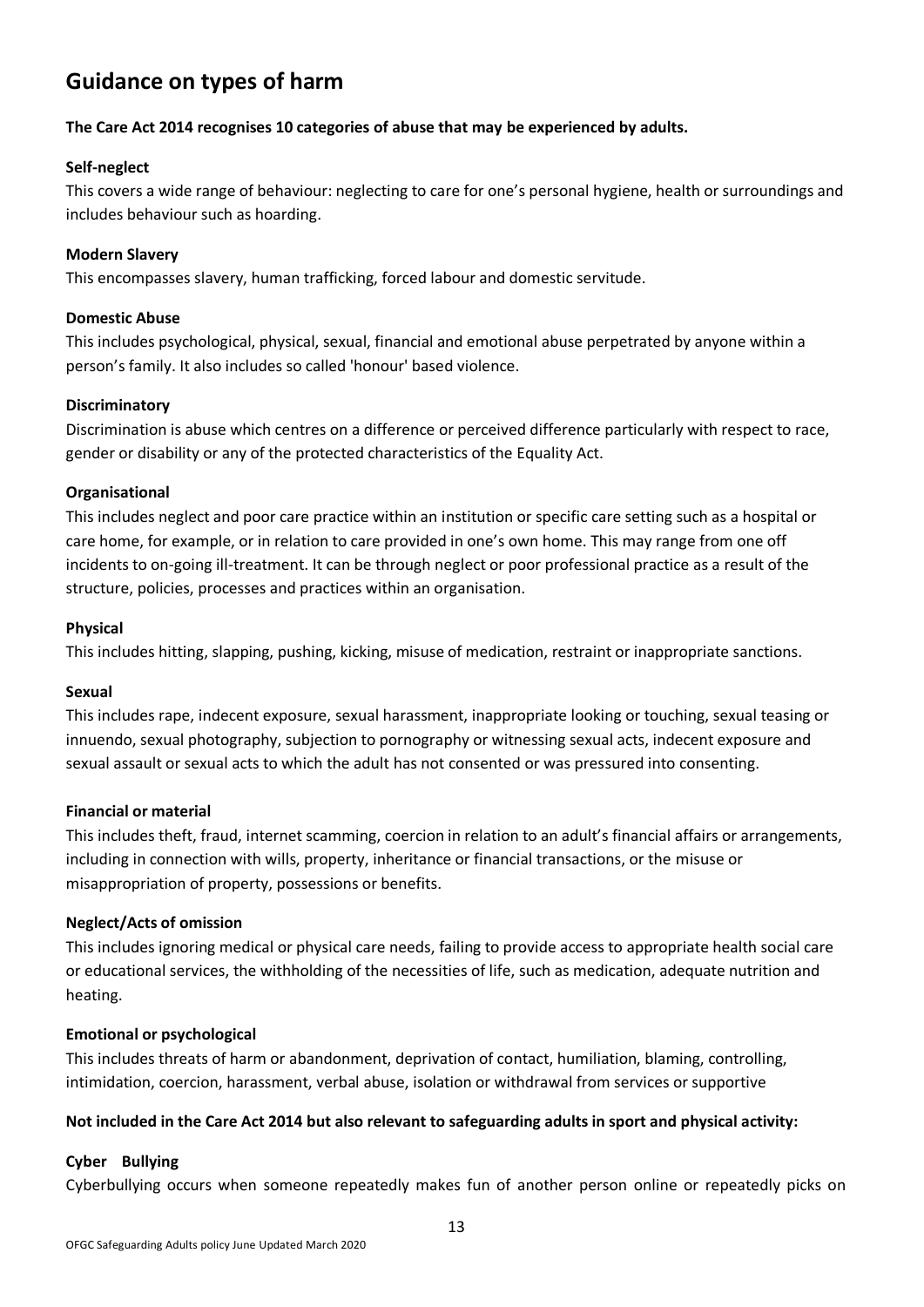another person through emails or text messages, or uses online forums with the intention of harming, damaging, humiliating or isolating another person. It can be used to carry out many different types of bullying (such as racist bullying, homophobic bullying, or bullying related to special educational needs and disabilities) but instead of the perpetrator carrying out the bullying face-to-face, they use technology as a means to do it.

#### **Forced Marriage**

This is a term used to describe a marriage in which one or both of the parties are married without their consent or against their will. A forced marriage differs from an arranged marriage, in which both parties' consent to the assistance of a third party in identifying a spouse. The Anti-social Behaviour, Crime and Policing Act 2014 make it a criminal offence to force someone to marry.

#### **Mate Crime**

A 'mate crime' is when vulnerable people are befriended by members of the community who go on to exploit and take advantage of them. It may not be an illegal act but still has a negative effect on the individual. Mate Crime is carried out by someone the adult knows and often happens in private. In recent years there have been a number of Serious Case Reviews relating to people with a learning disability who were murdered or seriously harmed by people who purported to be their friend.

#### **Radicalisation**

The aim of radicalisation is to attract people to their reasoning, inspire new recruits and embed their extreme views and persuade vulnerable individuals of the legitimacy of their cause. This may be direct through a relationship, or through social media.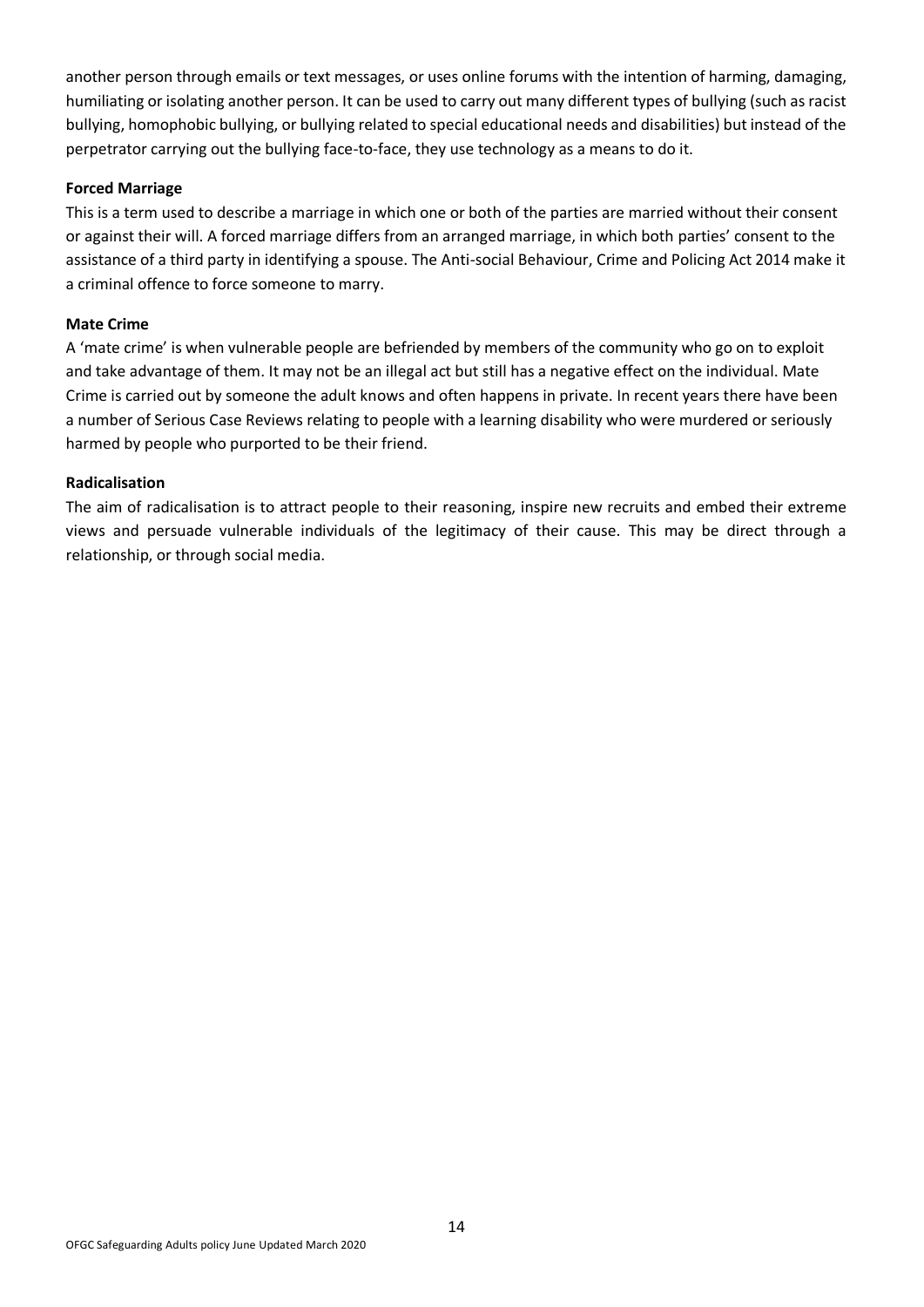## <span id="page-14-0"></span>**Consent and Information Sharing**

Workers and volunteers within sports and physical activity organisations should always share safeguarding concerns in line with their organisation's policy, usually with their safeguarding lead or welfare officer in the first instance, except in emergency situations. As long as it does not increase the risk to the individual, the worker or volunteer should explain to them that it is their duty to share their concern with their safeguarding lead or welfare officer.

The safeguarding lead or welfare officer will then consider the situation and plan the actions that need to be taken, in conjunction with the adult at risk and in line with the organisation's policy and procedures and local safeguarding adults board policy and procedures.

To make an adult safeguarding referral you need to call the local safeguarding adults' team. This may be part of a MASH (Multi*-*Agency Safeguarding Hub). A conversation can be had with the safeguarding adult's team without disclosing the identity of the person in the first instance. If it is thought that a referral needs to be made to the safeguarding adult's team, consent should be sought where possible from the adult at risk.

Individuals may not give their consent to the sharing of safeguarding information with the safeguarding adults team for a number of reasons. Reassurance, appropriate support and revisiting the issues at another time may help to change their view on whether it is best to share information.

If they still do not consent, then their wishes should usually be respected. However, there are circumstances where information can be shared without consent such as when the adult does not have the capacity to consent, it is in the public interest because it may affect other people, or a serious crime has been committed. This should always be discussed with your safeguarding lead and the local authority safeguarding adults' team.

If someone does not want you to share information outside of the organisation or you do not have consent to share the information, ask yourself the following questions:

- Is the adult placing themselves at further risk of harm?
- Is someone else likely to get hurt?
- Has a criminal offence occurred? This includes theft or burglary of items, physical abuse, sexual abuse, forced to give extra money for lessons (financial abuse) or harassment.
- Is there suspicion that a crime has occurred?

If the answer to any of the questions above is 'yes' - then you can share without consent and need to share the information.

When sharing information there are seven Golden Rules that should always be followed.

- **1.** Seek advice if in any doubt.
- **2.** Be transparent The Data Protection Act (DPA) is not a barrier to sharing information but to ensure that personal information is shared appropriately; except in circumstances whereby doing so places the person at significant risk of harm.
- **3.** Consider the public interest Base all decisions to share information on the safety and well-being of that person or others that may be affected by their actions.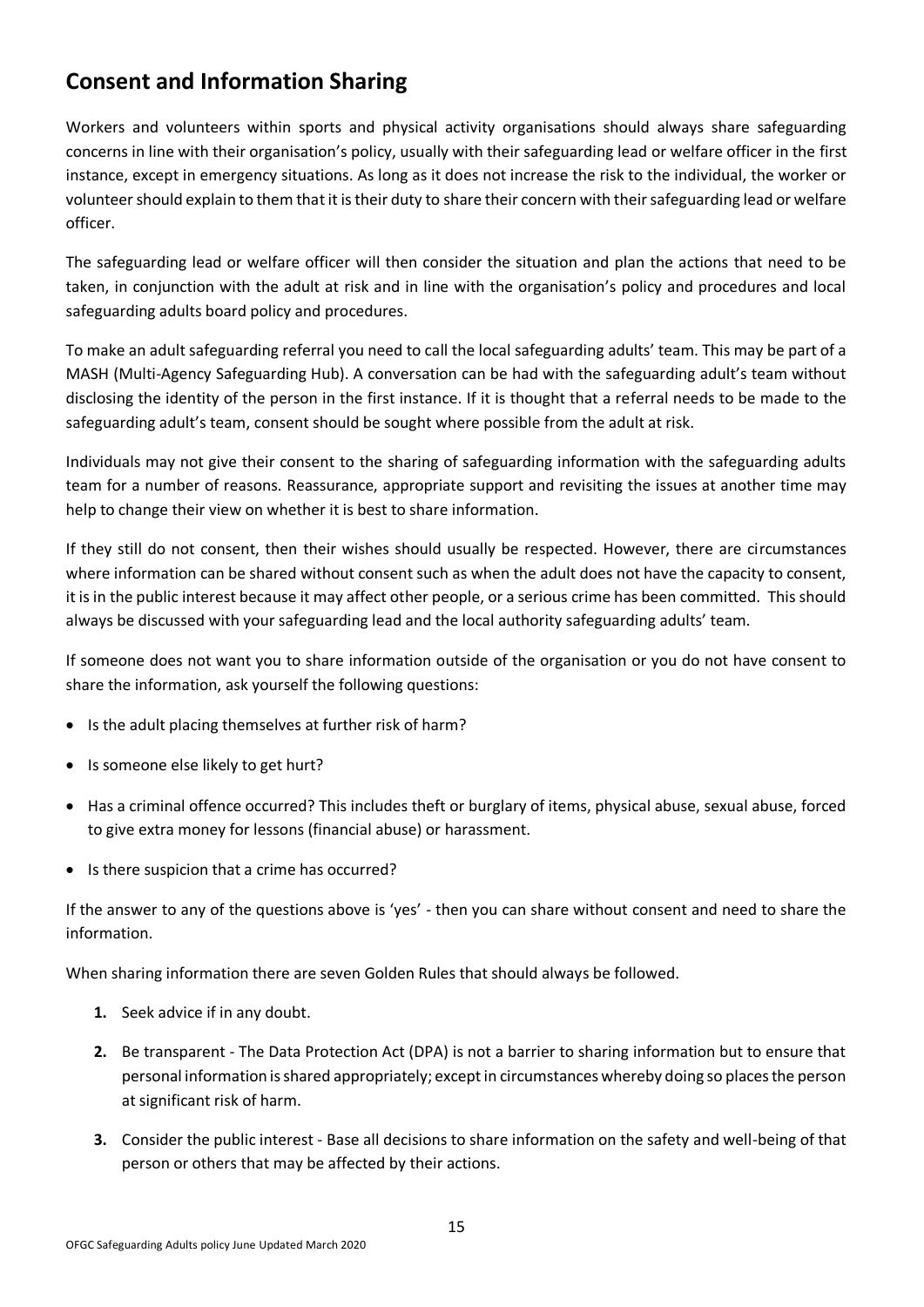- **4.** Share with consent where appropriate Where possible, respond to the wishes of those who do not consent to share confidential information. You may still share information without consent, if this is in the public interest.
- **5.** Keep a record Record your decision and reasons to share or not share information.
- **6.** Accurate, necessary, proportionate, relevant and secure Ensure all information shared is accurate, up to date; necessary and share with only those who need to have it.
- **7.** Remember the purpose of the Data Protection Act (DPA) is to ensure personal information is shared appropriately, except in circumstances whereby doing so may place the person or others at significant harm.